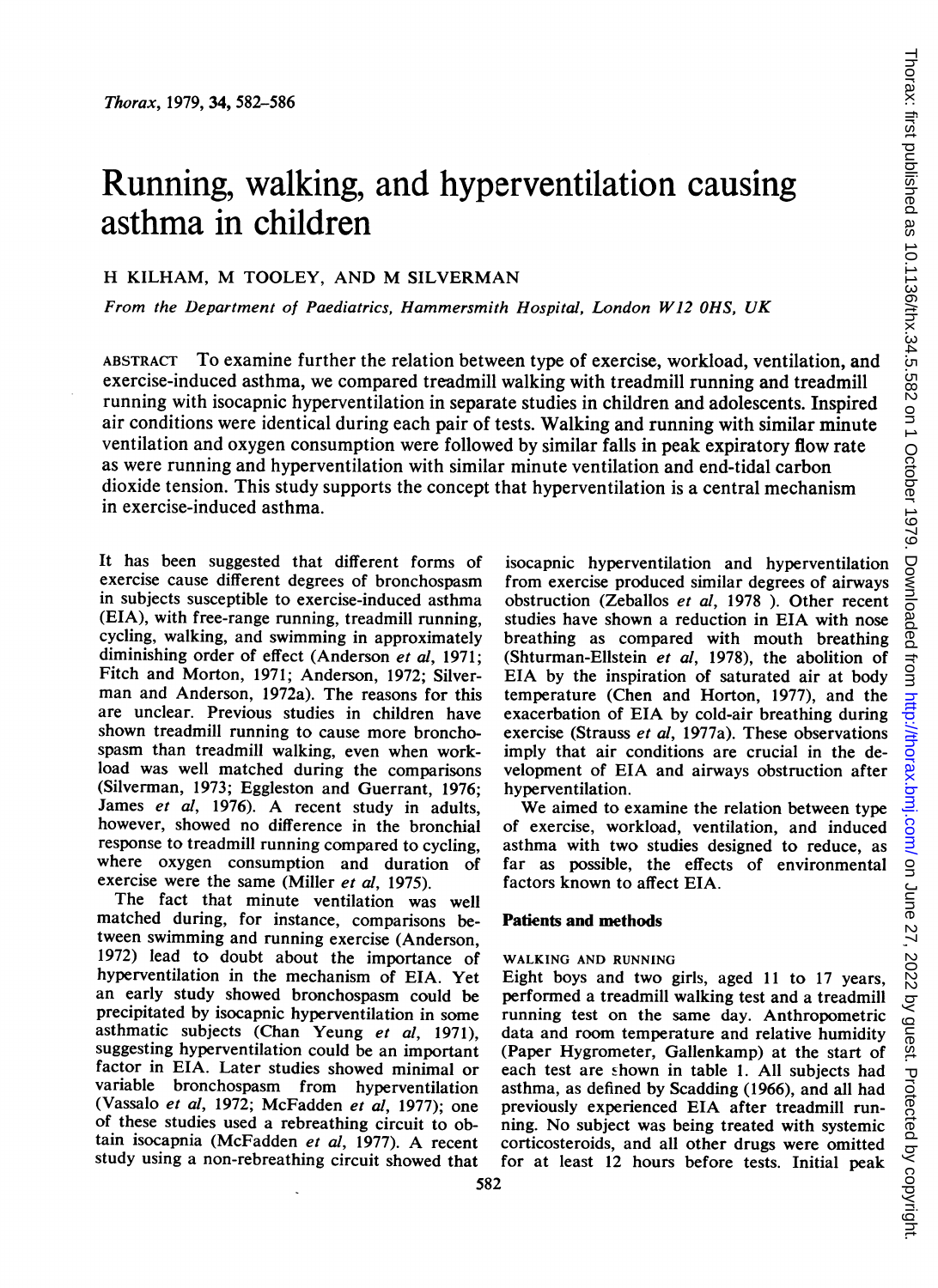| Subject<br>No | Age<br>(yr) | <b>Sex</b>   | Weight<br>(kg) | Height<br>(cm) | Walking-running comparison |              |                |                          | Running-hyperventilation comparison |                          |                  |                     |  |
|---------------|-------------|--------------|----------------|----------------|----------------------------|--------------|----------------|--------------------------|-------------------------------------|--------------------------|------------------|---------------------|--|
|               |             |              |                |                | Walking                    |              | <b>Running</b> |                          | Running                             |                          | Hyperventilation |                     |  |
|               |             |              |                |                | $(^{\circ}C)$              | RH<br>$(\%)$ | (°C)           | $R$ $H$<br>$\frac{9}{2}$ | $(^{\circ}C)$                       | $R$ $H$<br>$\frac{1}{2}$ | $(^{\circ}C)$    | RH<br>$\frac{1}{2}$ |  |
|               | 15          | M            | $58 - 0$       | 175            | 24.3                       | 72           | $24 - 5$       | 71                       | $14 - 8$                            | 64                       | $14 - 9$         | 63                  |  |
|               | 17          | M            | $55 - 0$       | 169            | 24.5                       | 72           | $24 - 6$       | 71                       | $14 - 8$                            | 62                       | 14.9             | 63                  |  |
| 3             | 12          | F            | $53 - 8$       | 159            | $20 - 5$                   | 76           | $20 - 8$       | 74                       |                                     |                          |                  |                     |  |
|               | 13          | F            | $51 - 0$       | 161            | $20 - 0$                   | 76           | $17 - 8$       | 74                       |                                     |                          |                  |                     |  |
|               | 11          | M            | $35 - 0$       | 151            | $23 - 0$                   | 75           | $22 - 5$       | 74                       | 21.5                                | 71                       | $21 - 1$         | 71                  |  |
| 6             | 12          | M            | 39.5           | 150            | $20 - 0$                   | 64           | $20 - 8$       | 62                       | $21 - 4$                            | 71                       | 20.5             | 71                  |  |
|               | 11          | М            | $33 - 0$       | 142            | $20 - 0$                   | 64           | $20 - 8$       | 62                       |                                     |                          |                  |                     |  |
| 8             | 14          | M            | $55 - 0$       | 170            | 19.5                       | 75           | $20 - 5$       | 75                       | $17 - 5$                            | 57                       | $18 - 0$         | 56                  |  |
| 9             | 13          | M            | $38 - 5$       | 153            | $17 - 5$                   | 74           | $17 - 5$       | 74                       |                                     |                          |                  |                     |  |
| 10            | 11          | M            | $30 - 0$       | 140            | $17 - 7$                   | 62           | 16.0           | 62                       |                                     |                          |                  |                     |  |
| 11            | 13          | M            | $35 - 0$       | 150            |                            |              |                |                          | $21 - 2$                            | 72                       | $21 - 3$         | 72                  |  |
| 12            | 13          | м            | 45.9           | 152            |                            |              |                |                          | $12 - 5$                            | 54                       | $12 - 8$         | 53                  |  |
| 13            | 13          | $\mathbf{F}$ | $53 - 7$       | 163            |                            |              |                |                          | $15 - 3$                            | 58                       | $15 - 6$         | 52                  |  |
|               |             |              |                | Mean           | $20 - 7$                   | $71 - 0$     | $20 - 6$       | 69.9                     | $17 - 4$                            | $63 - 6$                 | $17 - 4$         | $62 - 6$            |  |
|               |             |              |                | <b>SD</b>      | 2.5                        | 5.5          | 2.9            | 5.6                      | $3 - 6$                             | $7-1$                    | 3.3              | $8 - 3$             |  |

Table <sup>1</sup> Anthropometric data; inspired air temperature and relative humidity (RH)

expiratory flow rates (PEFR) are shown, as per-<br>centage of expected normal values (Godfrey *et al*, breathed through a mouthpiece attached to a lowcentage of expected normal values (Godfrey et al, 1970), in table 2. The test order was randomly resistance, low dead-space (50 ml) mobile valve.<br>selected, and the periods of exercise separated by Inspired ventilation was measured with a dry gas selected, and the periods of exercise separated by Inspired ventilation was measured with a dry gas two-and-a-half hours, a period long enough to meter (Parkinson Cowan CD 4), and the expired two-and-a-half hours, a period long enough to avoid the refractory period known to follow EIA avoid the refractory period known to follow EIA gas was mixed in a 4 1 chamber and continuously (Edmunds *et al*, 1978) but short enough to avoid sampled for  $CO<sub>2</sub>$  (measured by Godart infrared potentially considerable day-to-day changes in air analyser) and  $O_2$  (Servomex paramagnetic ana-<br>temperature and relative humidity. Exercise tests lyser). The data, including ECG, were continuously temperature and relative humidity. Exercise tests consisted of six minutes of non-stop walking or running on a treadmill at  $5.3$  kph. The treadmill  $81$ ) during each exercise test. The analysers were slope was greater for the walking test, the aim calibrated before and after each test, using gases slope was greater for the walking test, the aim calibrated before and after each test, using gases being to achieve a similar oxygen consumption for of concentration chemically determined by the being to achieve a similar oxygen consumption for of concentration chemical test, using the data of Silverman and Ander- Haldane technique. each test, using the data of Silverman and Ander-<br>son (1972b) as a guide to the appropriate treadmill Airway function was tested by measuring PEFR son (1972b) as a guide to the appropriate treadmill settings.<br>For two minutes before exercise, and during the 3, 5, 10, 15, and 20 minutes after exercise.

For two minutes before exercise, and during the

Table 2 Walking/running comparison: results

Subject First Walking Running Running No test Mean oxygen Mean expired Initial Fall in Mean oxygen Mean expired Initial Fall in consumption ventilation PEFR PEFR consumption ventilation PEFR PEFR  $(m||min|kg)$  ( $\frac{1}{m}$  min BTPS) (% of (%) (ml|min|kg) (I|min BTPS) (% of (%)<br>expected)  $\frac{1}{m}$  expected)  $\frac{1}{m}$  expected)  $Whole$   $Last$   $Whole$   $Last$   $expected)$ Whole Last Whole Last Whole Last Whole Last test 4 min test 4 min test 4 min test 4 min <sup>1</sup> Walk 29-7 31-8 54-0 57-5 74-6 63 29-4 31-4 50-0 50-8 70-6 54 2 Walk 26-4 28-3 37-5 41-5 101-1 35 27-4 29-3 42-0 45-8 97-9 22 <sup>3</sup> Run 23-9 25-4 32-3 35-3 58-3 54 26-0 28-8 40-8 46-1 74-0 67 4 Run 25-6 28-2 38-2 42-5 100-5 <sup>15</sup> 27-9 32-2 44-0 50-5 89-8 <sup>17</sup> <sup>5</sup> Walk 27-7 30-0 30-7 34-0 43-4 55 30-4 32-9 33-3 36-0 46-8 58 <sup>6</sup> Walk 29-3 32-1 33-5 36-8 67-2 <sup>52</sup> 29-7 32-0 32-7 36-8 73-9 <sup>55</sup> 7 Run 31-5 35-1 31-2 35-5 60-6 63 28-2 30-8 25-7 27-8 80-3 70 8 Walk 30-4 32-9 37-2 42-4 60-9 27 29-0 30-8 35-0 38-7 60-9 27 <sup>9</sup> Run 27-3 29-7 26-4 29-5 86-6 <sup>51</sup> 30-7 32-9 29-1 32-1 90-4 <sup>36</sup> <sup>10</sup> Run 26-4 28-9 23-5 25-8 75-0 <sup>33</sup> 28-6 30-4 27-8 29-5 62-5 <sup>21</sup> Mean 27-8 30-2 34-5 38-1 72-8 44-8 28-7 31-2 36-0 39-4 74-7 42-7 SD 2-8 2-8 8-9 8-7 18-8 16-3 1-4 1-4 7-9 8-5 15-6 20-3

sampled for  $CO<sub>2</sub>$  (measured by Godart infrared analyser) and  $O<sub>2</sub>$  (Servomex paramagnetic ana-

recorded by an ink jet chart recorder (Mingograf 81) during each exercise test. The analysers were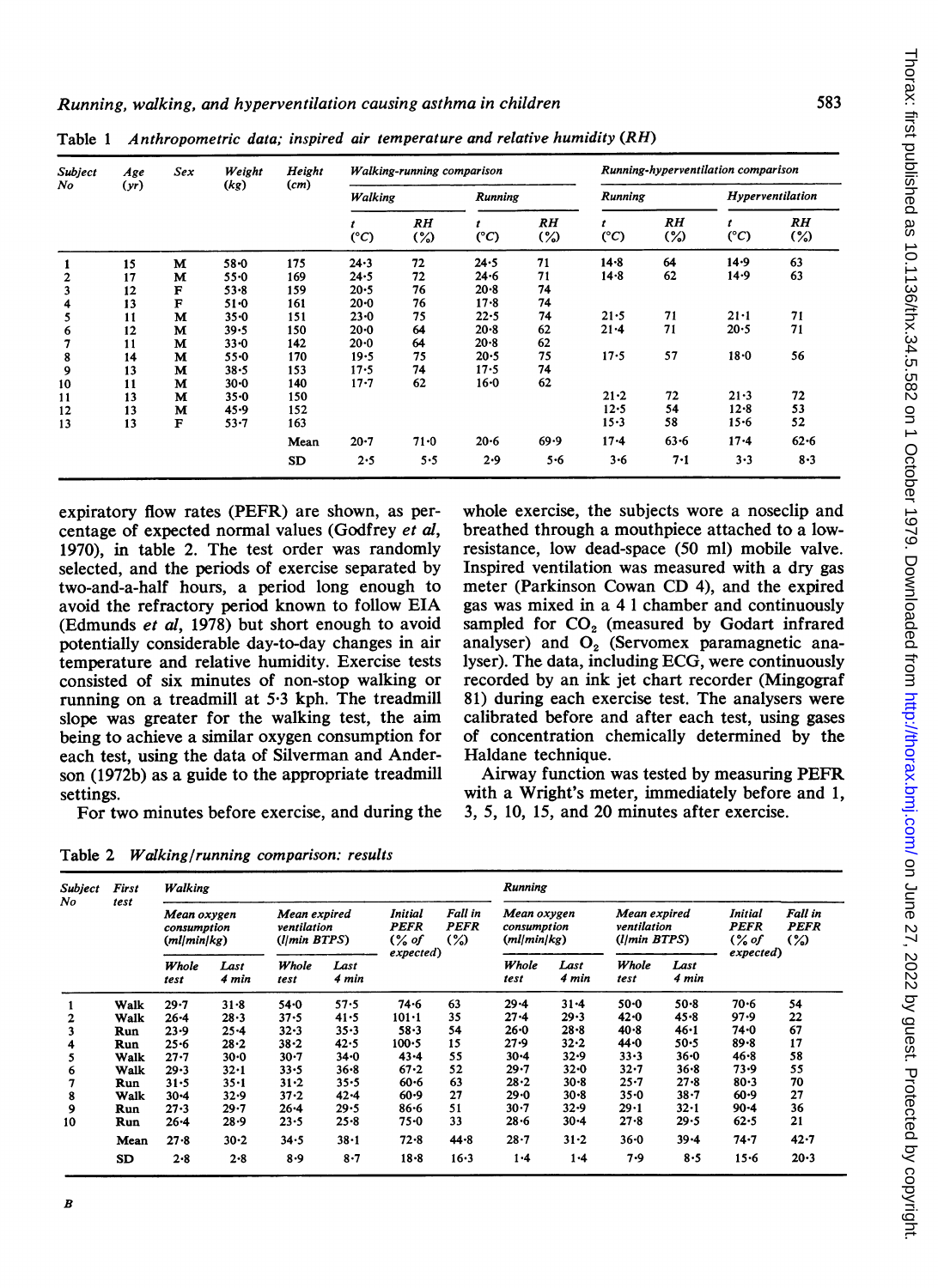The results of tests on six other children were excluded for the following reasons: three children failed to develop EIA (defined as fall in peak flow of 15% or more) with either walking or running; one child developed severe asthma necessitating bronchodilator treatment after his first test; and in two tests essential data were unavailable because of difficulties with measuring or recording equipment.

## HYPERVENTILATION AND RUNNING

Seven boys and one girl, aged 11 to 17 years, performed a treadmill running test and a voluntary isocapnic hyperventilation test on the same day. Anthropometric data and air conditions at the start of each test are shown in table 1. Subject selection and test procedure were similar to that described for the walking-running comparison, except that only end-tidal  $CO<sub>2</sub>$  and inspired ventilation were measured during each six-minute exercise or voluntary hyperventilation period. As before, test order was randomly selected, and an interval of two-and-a-half hours was left between tests.

For two minutes before each test, and during the whole of each test, the subjects breathed through a valve as described above. During the voluntary hyperventilation test each subject was encouraged to hyperventilate to achieve a "target" minute ventilation and respiratory frequency, based on the values obtained during a previous treadmill running test. End-tidal  $CO<sub>2</sub>$ was held constant by adding  $100\%$  CO<sub>2</sub> through a Rotameter flowmeter, at  $0.4-1.5$  1/min, to the wide-bore corrugated respiratory line, 1-3 m from the valve. This did not produce measurable changes in inspired air temperature or relative humidity. PEFR was measured as for the walkingrunning comparison.

The "target" consisted of an electrically driven, continuously revolving pointer fixed over the dial of the gas meter, so that both the additional pointer and the hand of the gas meter could be easily seen by subjects. Subjects were asked to breathe in time to a metronome, with sufficient depth to match the rotation of the hand of the gas meter with that of the electrically driven pointer. Thus any target ventilation could be achieved merely by the setting of the additional pointer.

In the analysis of results, paired observations were compared using the *t*-test (for absolute values) or Wilcoxon's rank sum test (for percentages).

# Results

### WALKING AND RUNNING

Table 2 summarises the results of the walkingrunning comparison. In addition to the data shown, paired comparisons were made on air temperature and relative humidity, barometric pressure, heart rate during exercise, tidal volume, and absolute fall in PEFR (as opposed to percentage fall). No significant differences were found in any of the parameters examined. In addition there were no differences in initial PEFR or subsequent fall in PEFR between the first and second tests, or when running or walking was the first test performed.

In individual subjects during both walking and running, oxygen consumption and minute ventilation increased in a similar pattern over the first three minutes and tended to be stable over the last four minutes, though with greater variation in the sixth minute than in the third, fourth, and fifth minutes. While the additional oxygen consumption related to the exercise cannot be determined, it is thought that similar oxygen consumption between the two forms of exercise Š implies similar workload. Greater individual variations were noted with minute ventilation between the two forms of exercise, though mean  $^{\circ}$ values were similar, and there were no significant differences between walking and running. The initial PEF rates of 43-101% (mean 74%) showed the subjects generally had mild to moderate  $\frac{1}{2}$ asthma before testing, and falls in PEFR of 15- 70% (mean 43%) showed a pronounced, though not extreme, response to the level of exercise chosen.

# RUNNING AND HYPERVENTILATION

Table 3 summarises the results of the runninghyperventilation comparisons. No significant  $\triangleleft$ differences were found between values of mean end-tidal  $CO<sub>2</sub>$ , mean inspired ventilation, initial PEFR, or fall in PEFR; respiratory frequency was greater during voluntary hyperventilation  $\frac{1}{x}$  $(p$  just  $\langle 0.05 \rangle$ . Though there were considerable individual variations in fall in PEFR between the two tests, mean values were similar, and there was no significant difference between running or voluntary hyperventilation (whether expressed as percentage fall or absolute fall in PEFR).

# **Discussion**

# WALKING AND RUNNING

We have shown that under identical environ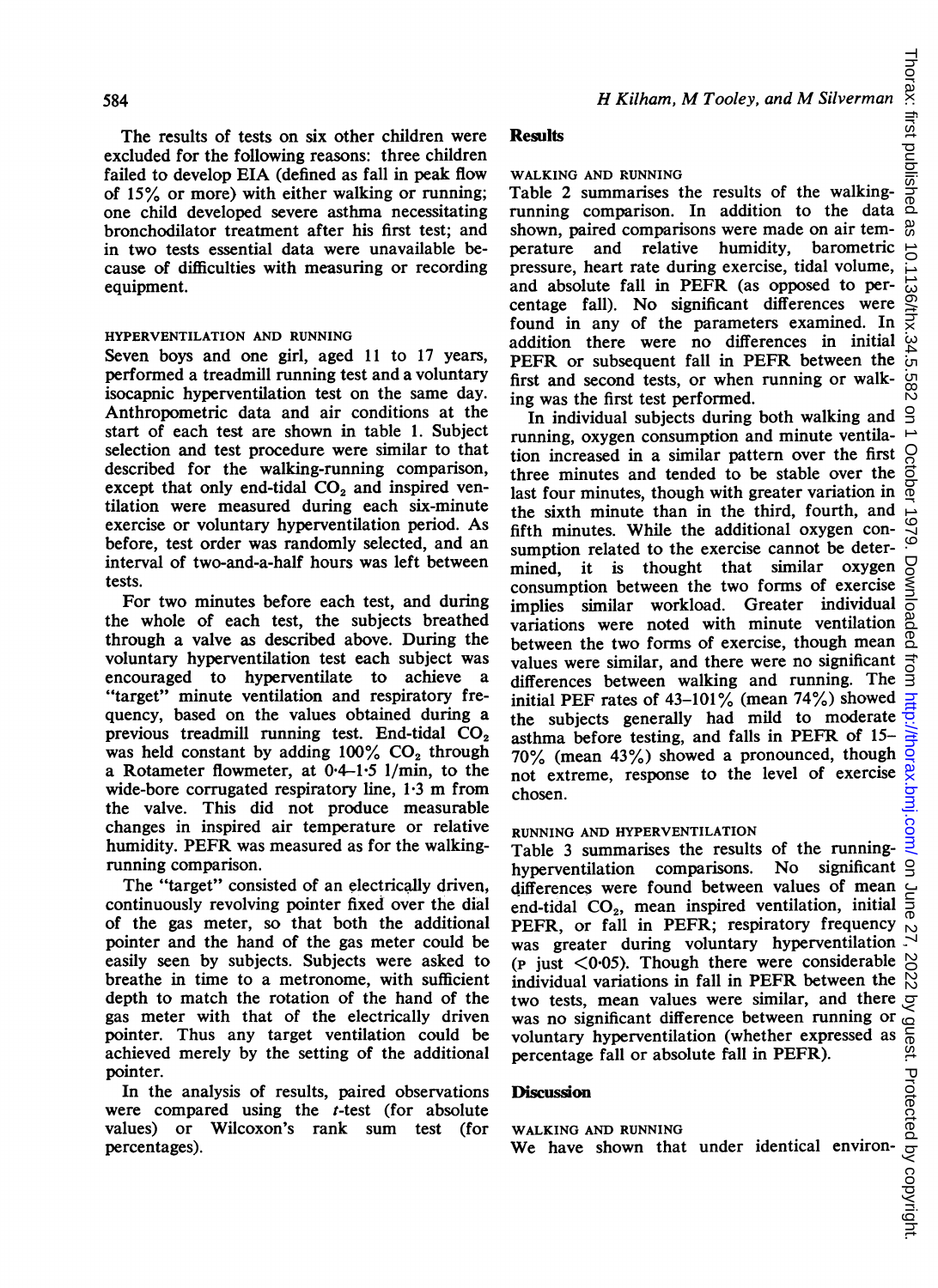| <b>Subject</b> | First<br>test | <b>Running</b>                       |          |                                          |                                                         |                                         | Hyperventilation                    |          |                                       |                                                        |                               |  |
|----------------|---------------|--------------------------------------|----------|------------------------------------------|---------------------------------------------------------|-----------------------------------------|-------------------------------------|----------|---------------------------------------|--------------------------------------------------------|-------------------------------|--|
| No             |               | Mean<br>Petroo <sub>s</sub><br>(kPa) | (l/min)  | Mean<br>ν,<br>( l l m n )<br><b>BTPS</b> | Initial<br><b>PEFR</b><br>$\frac{6}{3}$ of<br>expected) | Fall in<br><b>PEFR</b><br>$\frac{1}{2}$ | Mean<br>Petro <sub>2</sub><br>(kPa) | (l/min)  | Mean<br>ν,<br>(1/min<br><b>BTPS</b> ) | <b>Initial</b><br><b>PEFR</b><br>$($ % of<br>expected) | Fall in<br><b>PEFR</b><br>(%) |  |
| 8              | Run           | $4 - 8$                              | 22       | $37 - 3$                                 | $58 - 8$                                                | $27 - 0$                                | $5 - 1$                             | 33       | $36 - 2$                              | $54 - 6$                                               | $46 - 0$                      |  |
| 5              | Hypervent     | $4 - 6$                              | 43       | $26 - 3$                                 | $50 - 0$                                                | $33 - 3$                                | 4.9                                 | 55       | $28 - 4$                              | 48.5                                                   | $43 - 7$                      |  |
| 6              | Hypervent     | $5 - 1$                              | 51       | 22.3                                     | 40.5                                                    | $16 - 7$                                | 4.3                                 | 62       | $19 - 8$                              | 40.5                                                   | $30 - 0$                      |  |
| 11             | Run           | 5.0                                  | 38       | $32 - 0$                                 | $117 - 0$                                               | $51 - 0$                                | $5 - 0$                             | 44       | $35 - 5$                              | $115 - 0$                                              | $47 - 0$                      |  |
| 12             | Run           | $5 - 3$                              | 37       | 49.2                                     | $110-0$                                                 | $40 - 0$                                | $5 - 0$                             | 46       | $50 - 5$                              | $105 - 5$                                              | $43 - 4$                      |  |
| 2              | Hypervent     | $5-2$                                | 40       | $52 - 8$                                 | $98 - 0$                                                | $45 - 6$                                | $4 - 4$                             | 49       | 55.5                                  | $98 - 0$                                               | $46 - 7$                      |  |
|                | Hypervent     | 4.5                                  | 38       | $60 - 0$                                 | $63 - 6$                                                | 62.5                                    | 4.5                                 | 32       | $49 - 2$                              | 75-5                                                   | $65 - 7$                      |  |
| 13             | Run           | 4.6                                  | 44       | $58 - 0$                                 | $78 - 0$                                                | $53 - 0$                                | $4 - 7$                             | 78       | $50 - 0$                              | $83 - 5$                                               | 18.3                          |  |
|                | Mean          | 4.9                                  | $39 - 1$ | $42 - 2$                                 | $77 - 0$                                                | 41.1                                    | $4 - 7$                             | 49.9     | $40 - 6$                              | $77 - 6$                                               | $42 - 6$                      |  |
|                | SD            | 0.3                                  | $8-3$    | $14 - 7$                                 | $28 - 5$                                                | $15 - 0$                                | 0.3                                 | $15 - 2$ | $12 - 6$                              | $27 - 7$                                               | $13 - 8$                      |  |

Table 3 Treadmill running/isocapnic hyperventilation comparison: results

On paired *t* tests, no significant differences except for frequency  $(0.05 > p > 0.01)$ .

Key: Petco<sub>2</sub>=end tidal Pco<sub>2</sub>; f=Frequency of breathing; V<sub>1</sub>=Inspired minute ventilation.

mental conditions when the severity of exercise is closely matched, EIA is equally severe after running and walking exercise. These results differ from previous studies on this subject. Some investigators attempted to standardise workload using heart rates without measurement of ventilation or oxygen consumption (Eggleston and Guerrant, 1976; James et al, 1976). Eggleston and Guerrant (1976) used a longer period of walking than of running, and workload and ventilation for the two forms of exercise were probably not comparable. In another walking versus running comparison with five subjects significantly greater airways obstruction occurred after running, despite achieving similar values of expired ventilation and oxygen consumption over the last minute of exercise (Silverman, 1973). Our study suggests the last minute of exercise may not be representative of the whole period of exercise, or even of the last four minutes of exercise during which oxygen consumption, expired ventilation, and other indices of workload are generally stable. In addition the subjects studied by Silverman (1973) performed running and walking tests on different days, so that variations in patient response, air temperature, and relative humidity could have led to different airway responses.

In a running versus cycling comparison in adults, Miller et al (1975) found no significant difference in airway response with matched total oxygen consumption, although the minute ventilation was not identical for the two forms of exercise. Possibly the level of energy expenditure with both forms of exercise was sufficient to provoke a maximal airway response in individual subjects at the time of testing.

Strauss et al (1977b) comparing arm and leg work, found greater EIA from arm work with a similar external workload, and proposed a relation between workload, muscle mass, and EIA. The explanation is probably the significantly higher ventilation found in their subjects during the arm work.

On the evidence currently available, it appears that different types of exercise produce similar degrees of EIA providing ventilation is similar, and provided that environmental conditions are similar. The differences between matched periods of exercise carried out in different environments (laboratory, open-air or heated swimming-pool) may possibly be due entirely to the local conditions of air temperature and humidity (Chen and Horton, 1977).

#### RUNNING AND HYPERVENTILATION

The results of our treadmill running versus isocapnic hyperventilation study are similar to the recently published study of Zeballos et al (1978), which compared treadmill walking and isocapnic hyperventilation. In contrast to our study testing was carried out on different days of the same week, periods of three and 10 minutes both of walking and hyperventilation were compared, a wide variety of respiratory function tests were done, though only once after exercise, and similar respiratory frequencies were achieved during both exercise and hyperventilation. In both studies rigorous attention was given to maintaining isocapnia in non-breathing circuits. Despite differences in design, both studies appear to confirm that isocapnic hyperventilation causes airways obstruction as severe as that produced by exercise performed at the same minute ventilation. Hyperventilation is probably the central mechanism in EIA.

Earlier reports of the airway response to volun-